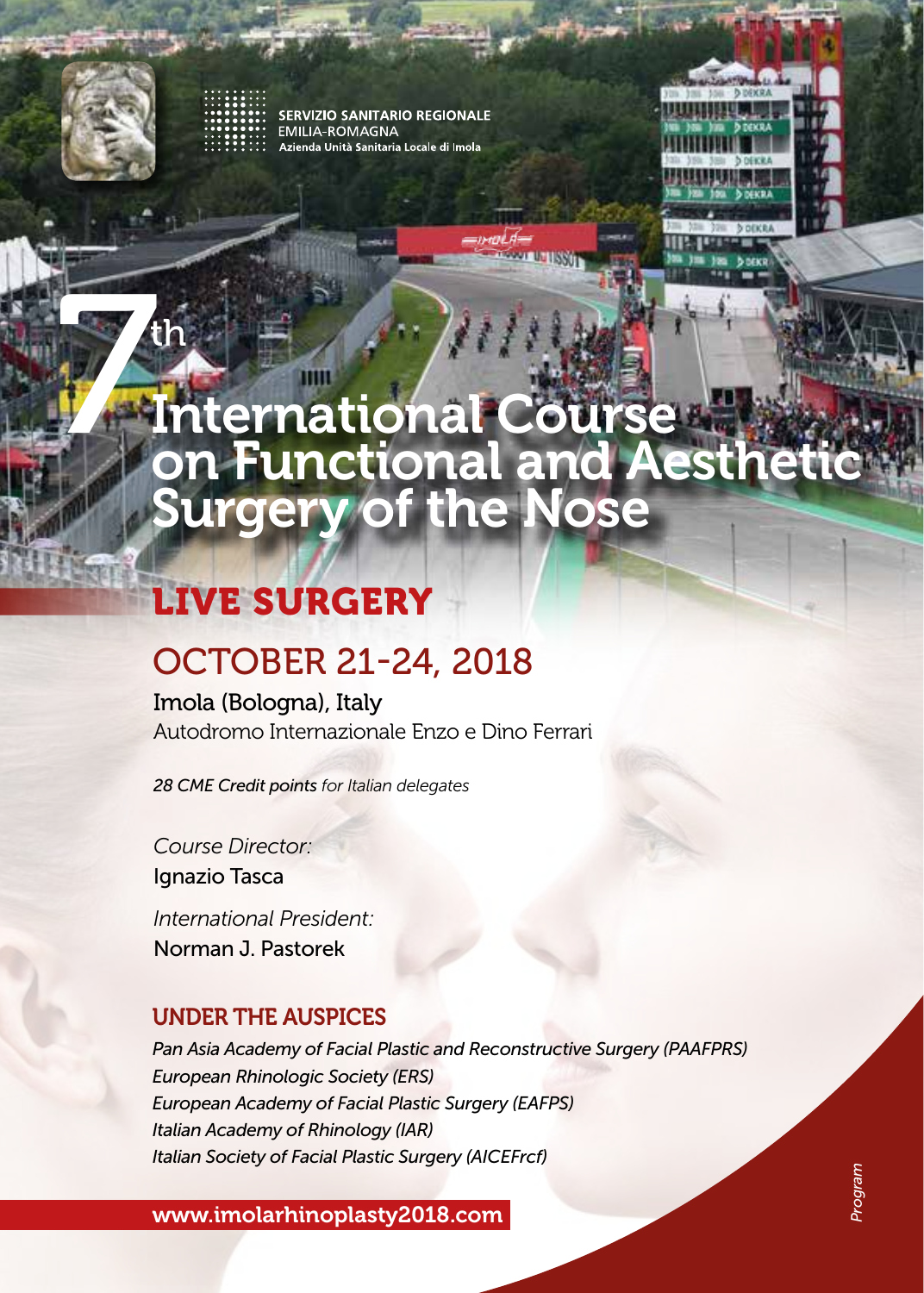

Dear Friends and Colleagues

It is my great pleasure to invite you to the "7<sup>th</sup> International Course on Functional and Aesthetic Surgery of the Nose" in Imola (Bologna) - Italy, October 21-24, 2018.

This Course is intended for practicing Otolaryngologists, Rhinologists, Plastic and Maxillo-Facial Surgeons, who would like to broaden their scope of practice in the medical and surgical treatment of nasal disorders.

The aim of the Course is to introduce the participants in both basic and advanced rhinoplasty techniques, with emphasis on novel trends in rhinoplasty. In conjunction with the national Faculty, an extensive International panel of experts in the field of rhinoplasty will provide the participants with a unique learning opportunity in rhinoplasty. Live surgery cases will be performed and transmitted to the Course venue in "open microphone sessions" and participants may directly engage in questions and answers with the surgeons.

Imola is an ancient Roman colony which had an intense and flourishing period during the Renaissance. In 1502, Leonardo da Vinci arrived in the town and was given the task to design a map of Imola so as to study the defence system and improve it against enemy attacks. The town was also the birthplace of Antonio Maria Valsalva, the renowned anatomist who focused his research on the anatomy of the ears. In more recent years, Imola has become popular in the world, since the Enzo and Dino Ferrari racetrack of Imola had been the place of "San Marino" Grand Prix and it is the place where the Course will be held. The Imola surroundings offer many occasions to go on excursions, either crossing the plains

towards the seaside or slowly following the rolling country-side hills covered by orchards and vine-yards.

All participants are warmly invited to taste the Italian cuisine during the Gala Dinner on Tuesday October 23, 2018 which is included in the registration fee.

I hope to see you in Imola for an unforgettable educational and social experience. Yours sincerely

Ignazio Tasca, MD *Course Director*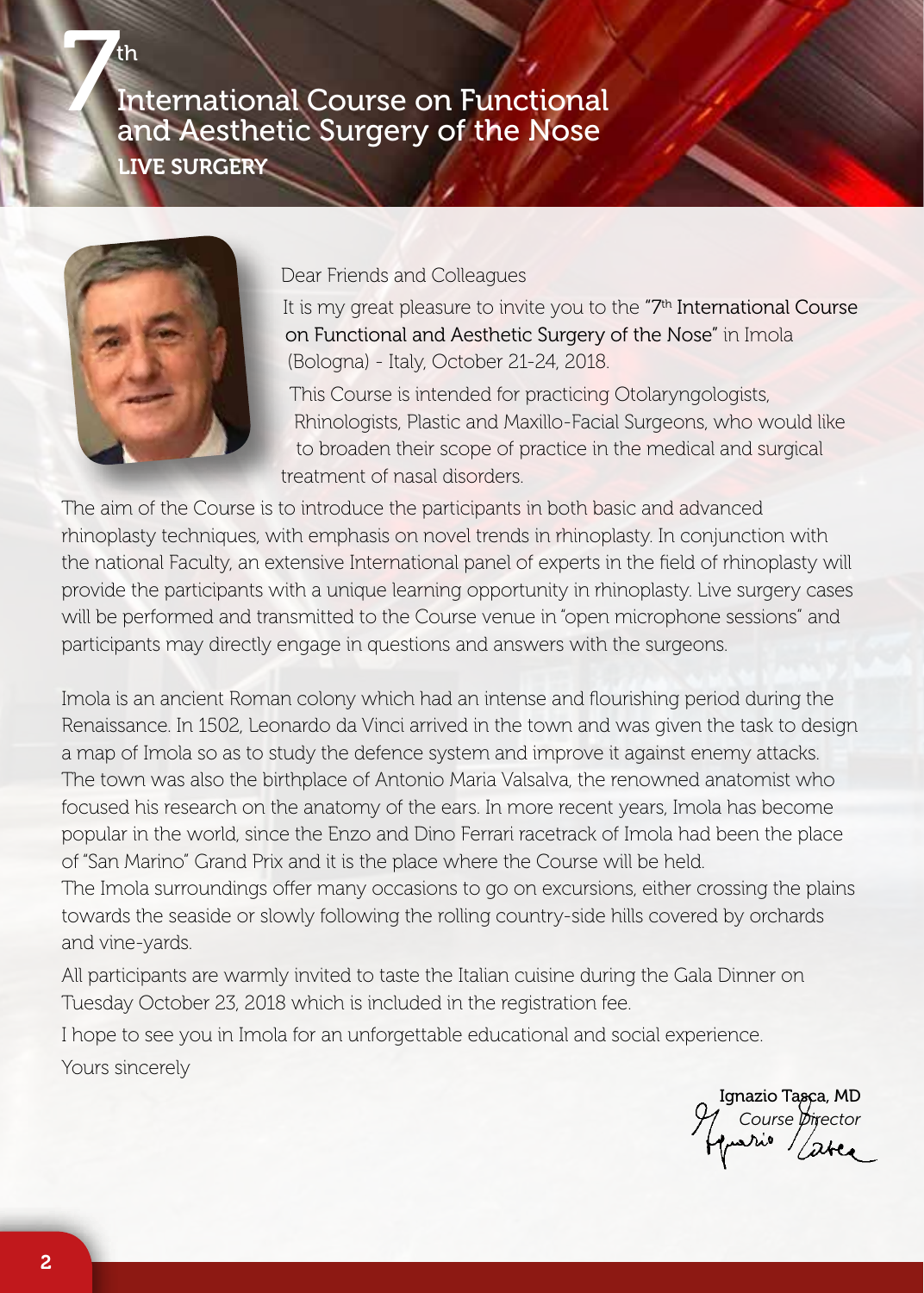

Autodromo Internazionale Enzo e Dino Ferrari

#### INTERNATIONAL FACULTY

Andres Gantous *(Canada)* Holger Gassner *(Germany)* Hong-Ryul Jin *(Korea)* Josè Juan Montes Bracchini *(Mexico)* Josè Carlos Neves *(Portugal)* Norman J. Pastorek *(USA)* Pierre Rabischong *(France)* Yves Saban *(France)* Hesham Saleh *(UK)* David Sherris *(USA)*

#### ITALIAN FACULTY

Gian Antonio Bertoli *(Roma)* Nicola Bianco *(Napoli)* Armando Boccieri *(Roma)* Alfredo Borriello *(Napoli)* Valerio Cervelli *(Roma)* Giuseppe Costa *(Messina)* Stefano Di Girolamo *(Roma)* Domenico Di Maria *(Salerno)* Lino Di Rienzo Businco *(Roma)* Vito Ferrara *(Roma)* Pier Francesco Nocini *(Verona)* Marco Radici *(Roma)* Patrizia Schiavon *(Bologna)*  Ignazio Tasca *(Imola, Bologna)* Attilio Varricchio *(Napoli)* Claudio Vicini *(Forlì)*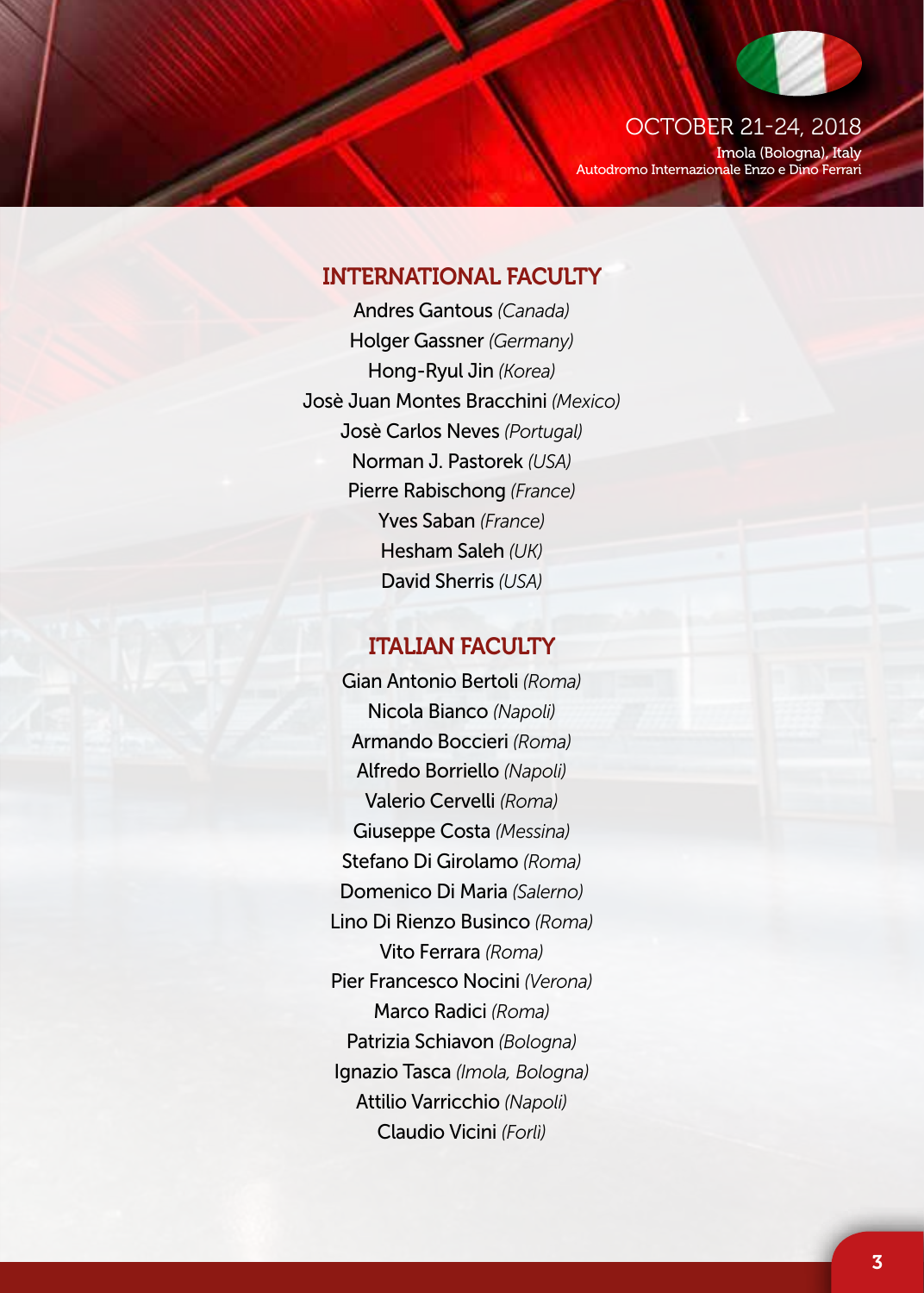# Sunday, October 21, 2018

| 13:30       | Registration                                                                                                                                    |  |  |
|-------------|-------------------------------------------------------------------------------------------------------------------------------------------------|--|--|
| 14:15       | Welcome and Opening Ceremony<br><b>SESSION I</b><br>PREOPERATIVE ASSESSMENT<br>OF THE RHINOPLASTY CANDIDATE<br>Chairmen: C. Vicini, D. Di Maria |  |  |
| 14:30-16:00 |                                                                                                                                                 |  |  |
|             | Anatomy Landmarks for Functional and Aesthetic Rhinoplasty<br>P. Rabischong                                                                     |  |  |
|             | Advanced Nasal Physiology and Pathophysiology Concepts for<br>the "Rhinosurgeon"<br>S. Di Girolamo                                              |  |  |
|             | Diagnostic Workup & Assessment of Nasal Functions<br>P. Schiavon                                                                                |  |  |
|             | Highlights of the Rhinoplasty Counceling and Surgical Planning<br>J.C. Neves                                                                    |  |  |
|             | Psychology and Patients Selection for Rhinoplasty<br>H. Gassner                                                                                 |  |  |

16:00-16:15 *Coffee break*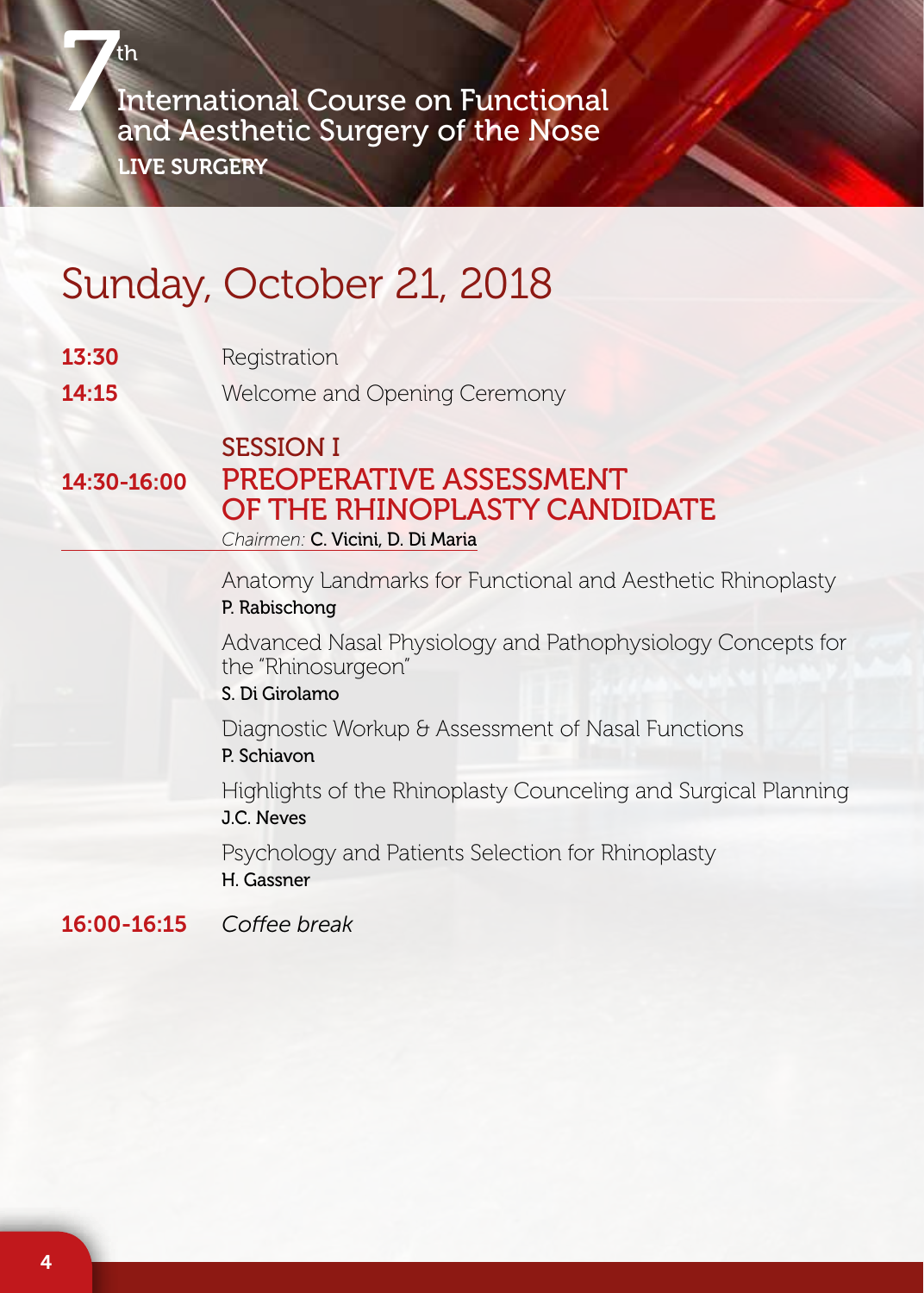

OCTOBER 21-24, 2018 Imola (Bologna), Italy Autodromo Internazionale Enzo e Dino Ferrari

## Sunday, October 21, 2018

### SESSION II 16:15-17:45 FUNDAMENTAL TECHNIQUES *Chairmen:* H. Saleh, L. Di Rienzo Businco

Septum Surgery in Rhinoplasty: Not a Trivial Treatment J.J. Montes Bracchini

Dorsal Approach and Hump Resection H. Saleh

Lateral and Medial Oblique Osteotomies: Techniques and Pitfalls

Y. Saban

Essential Horizons in Endonasal Rhinoplasty: Step by Step N.J. Pastorek

Pearls of Open Rhinoplasty: Step by Step A. Gantous

17:45-18:00 *Coffee break*

18:00-19:15 VIDEO PANEL PRIMARY RHINOPLASTY *Moderator:* H. Gassner

*Panelists:* Y. Saban, M. Radici, D. Sherris, H.R. Jin, A. Gantous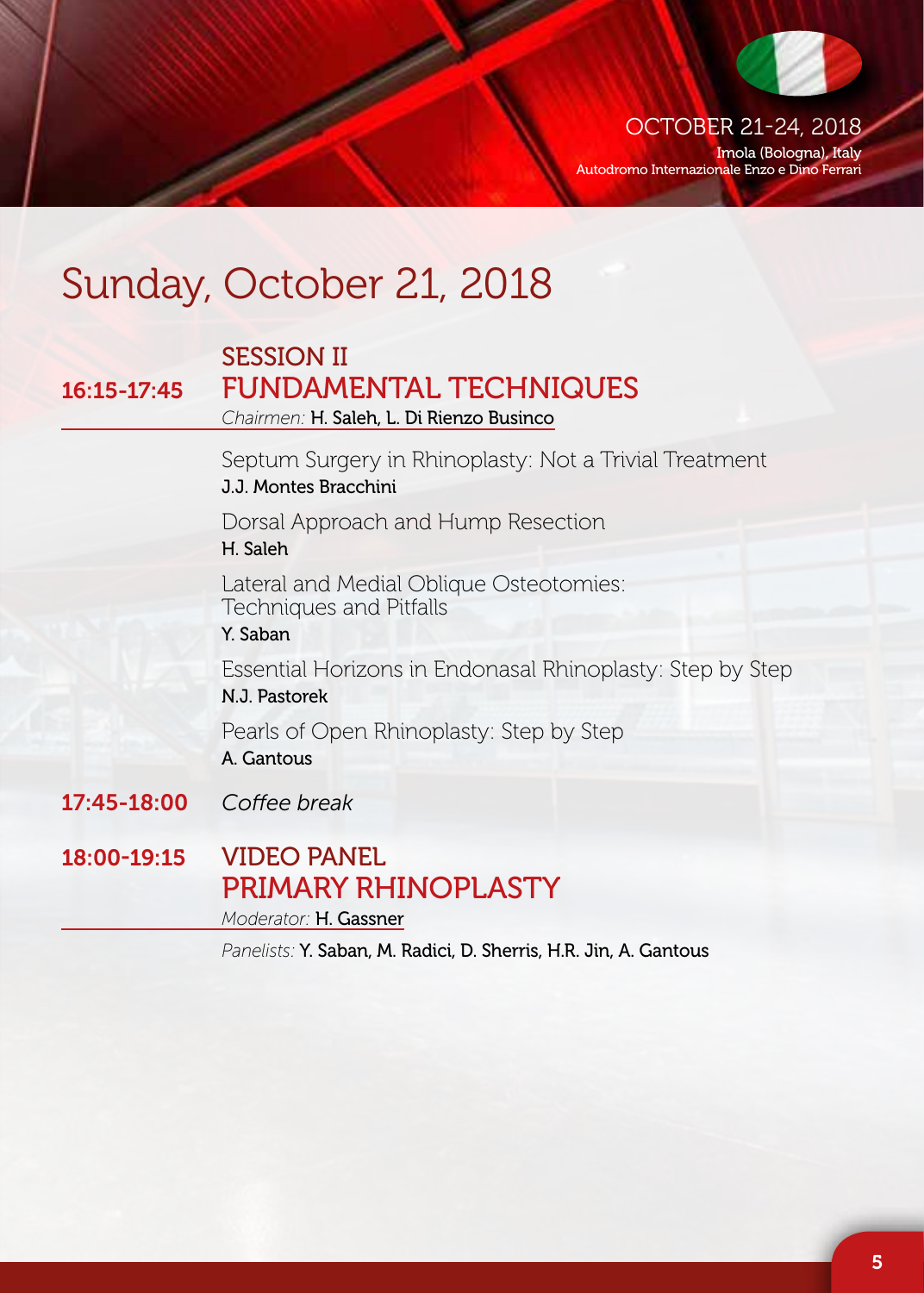## Monday, October 22, 2018

| 08:30       | <b>LECTURE</b><br>INTEGRAL APPROACH TO THE NOSE:<br>FORM AND FUNCTION IN HARMONY<br>N.J. Pastorek |  |  |
|-------------|---------------------------------------------------------------------------------------------------|--|--|
| 09:00-13:30 | <b>SESSION III</b><br><b>LIVE SURGERY</b><br>Moderator in the auditorium: J.C. Neves              |  |  |
|             | Open microphone for questions from the audience                                                   |  |  |
| 13:30-14:30 | Lunch                                                                                             |  |  |
| 14:30-16:00 | <b>SESSION IV</b><br>SPECIFIC SURGERY IN RHINOSEPTOPLASTY<br>Chairmen: D. Sherris, V. Ferrara     |  |  |
|             | Primary Valve Surgery in Rhinoplasty<br>I. Tasca                                                  |  |  |
|             | Systematic Approach to the Twisted Nose<br>N.J. Pastorek                                          |  |  |
|             | Saddle Nose Rhinoplasty: How I do it<br>H. Saleh                                                  |  |  |
|             | Management of the Long Nose<br>M. Radici                                                          |  |  |
|             | Fashioning The Tip In Primary Rhinoplasty<br>V. Cervelli                                          |  |  |
| 16:00-16:15 | Coffee break                                                                                      |  |  |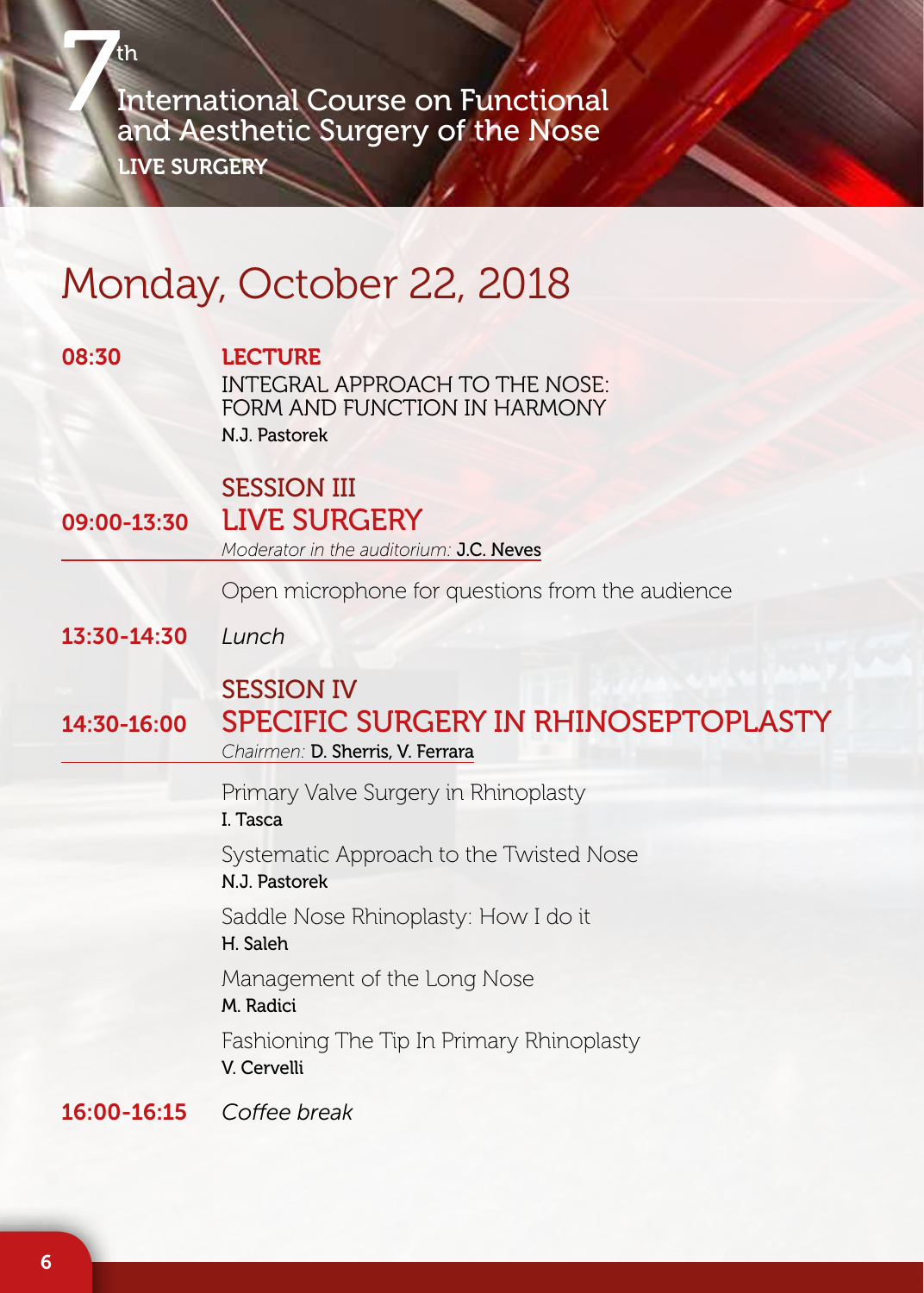

OCTOBER 21-24, 2018 Imola (Bologna), Italy

Autodromo Internazionale Enzo e Dino Ferrari

## Monday, October 22, 2018

### SESSION V 16:15-17:45 ETHNIC RHINOPLASTY *Chairmen:* J.J. Montes Bracchini, A. Varricchio Common Techniques in Asian Rhinoplasty H.R. Jin Latin America & Mestizo Nose J.J. Montes Bracchini The Mediterranean Nose A. Boccieri Rhinoplasty in African American People D. Sherris "Non-Surgical" Rhinoplasty and Around J.C. Neves 17:45-18:00 *Coffee break* 18:00-19:15 VIDEO PANEL SECONDARY RHINOPLASTY

*Moderator:* A. Gantous

*Panelists:* V. Cervelli, J.J. Montes Bracchini, H. Gassner, H. Saleh, Y. Saban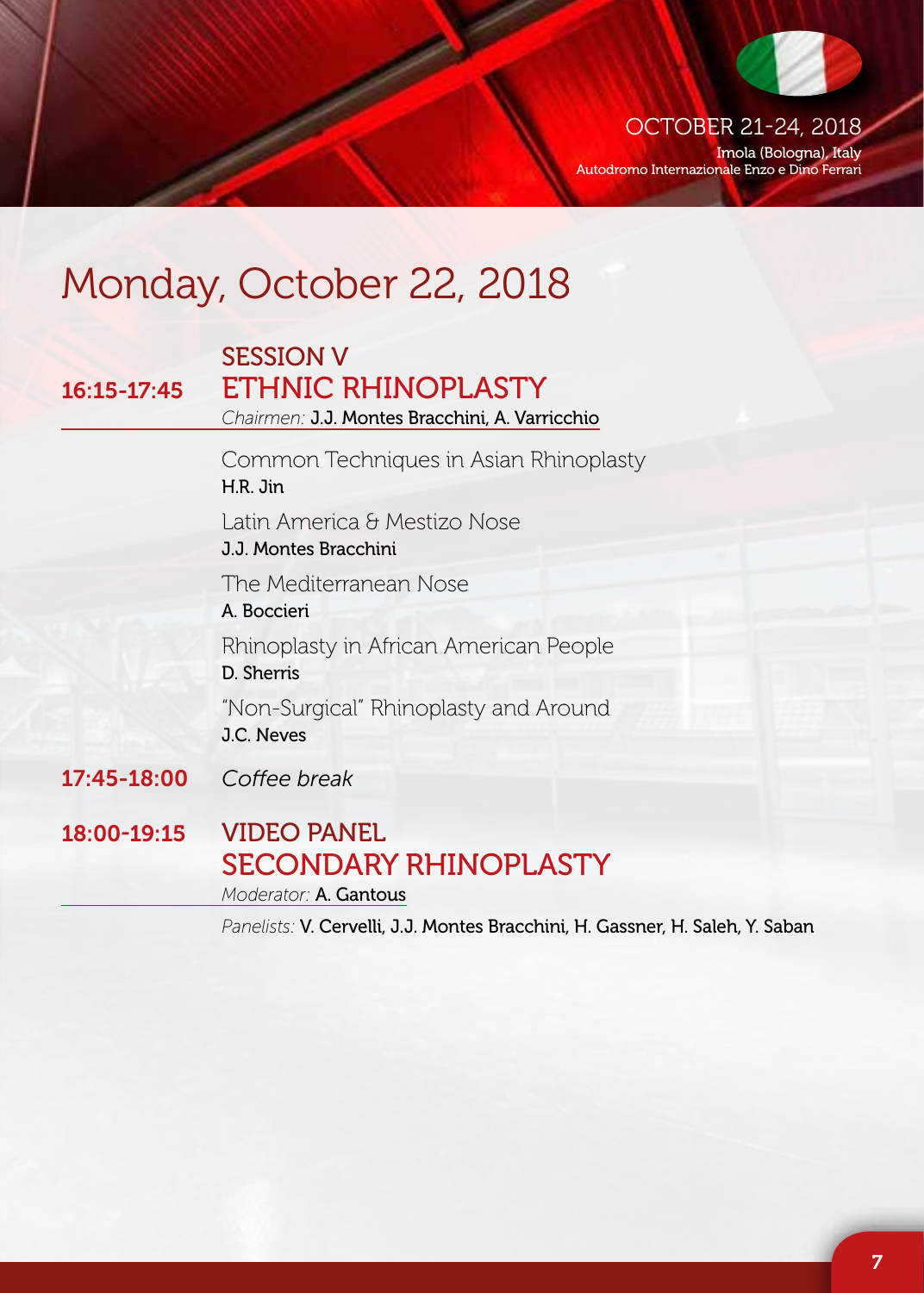## Tuesday, October 23, 2018

| 08:30       | <b>LECTURE</b><br>LESSONS LEARNED FROM THOUSANDS OF PRIMARY<br><b>RHINOPLASTIES</b><br>Y. Saban |  |
|-------------|-------------------------------------------------------------------------------------------------|--|
| 09:00-13:30 | <b>SESSION VI</b><br><b>LIVE SURGERY</b><br>Moderator in the auditorium: A. Gantous             |  |
|             | Open microphone for questions from the audience                                                 |  |
| 13:30-14:30 | Lunch                                                                                           |  |
| 14:30-16:00 | <b>SESSION VII</b><br>RHINOPLASTY AND ASSOCIATED SURGERIES<br>Chairmen: D. Sherris, G. Costa    |  |
|             | Common And Unusual Variants In Primary Rhinoplasty<br>G.A. Bertoli                              |  |
|             | Facial balance: The Chin and the Nose<br>P.F. Nocini                                            |  |
|             | Blepharoplasty: What has changed in Recent Years<br>A. Borriello                                |  |
|             | Otoplasty<br>A. Gantous                                                                         |  |
|             | Cutaneous Disorders and Nose Reconstruction<br>D. Sherris                                       |  |
| 16:00-16:15 | Coffee break                                                                                    |  |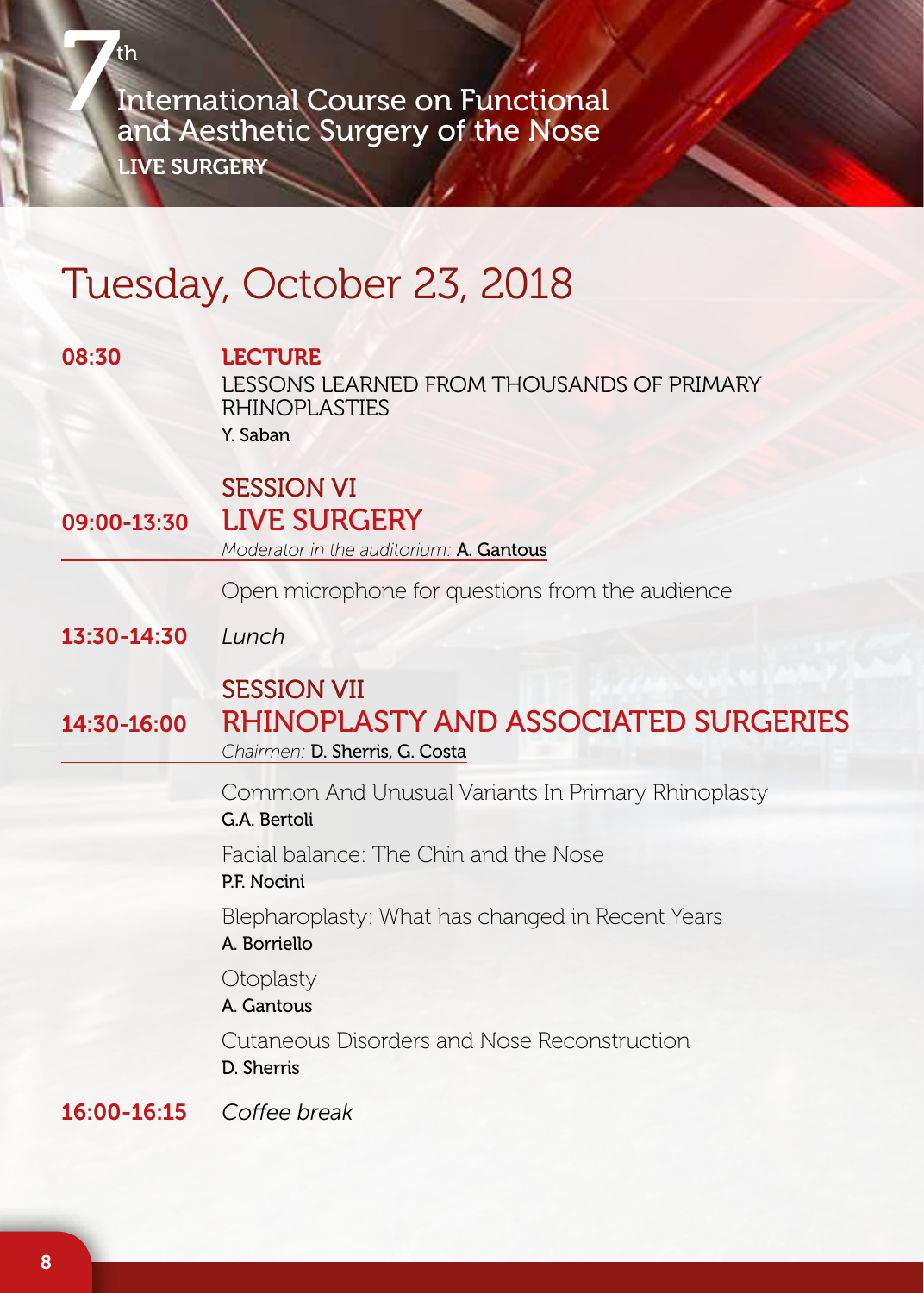

OCTOBER 21-24, 2018 Imola (Bologna), Italy

Autodromo Internazionale Enzo e Dino Ferrari

## Tuesday, October 23, 2018

### SESSION VIII 16:15-17:45 REVISION SURGERY

*Chairmen:* H.R. Jin, N. Bianco

Revision Rhinoplasty: My Experience to avoid and Treat Disasters

#### I. Tasca

Recostruction of the "Open Roof" Deformity Y. Saban

Grafting in Revision Rhinoplasty

H. Gassner

Revision in Asian augmentation Rhinoplasty H.R. Jin

How to treat and When to Operate on dissatisfied Patients N.J. Pastorek

- 17:45-18:00 *Coffee break*
- 18:00-19:15 VIDEO PANEL NEW TECHNIQUE AND NEW TECHNOLOGICAL ADVANCES IN RHINOPI ASTY

*Moderator:* I. Tasca

*Panelists:*J.C. Neves, A. Boccieri, A. Gantous, J.J. Montes Bracchini, D. Sherris

20:30 GALA DINNER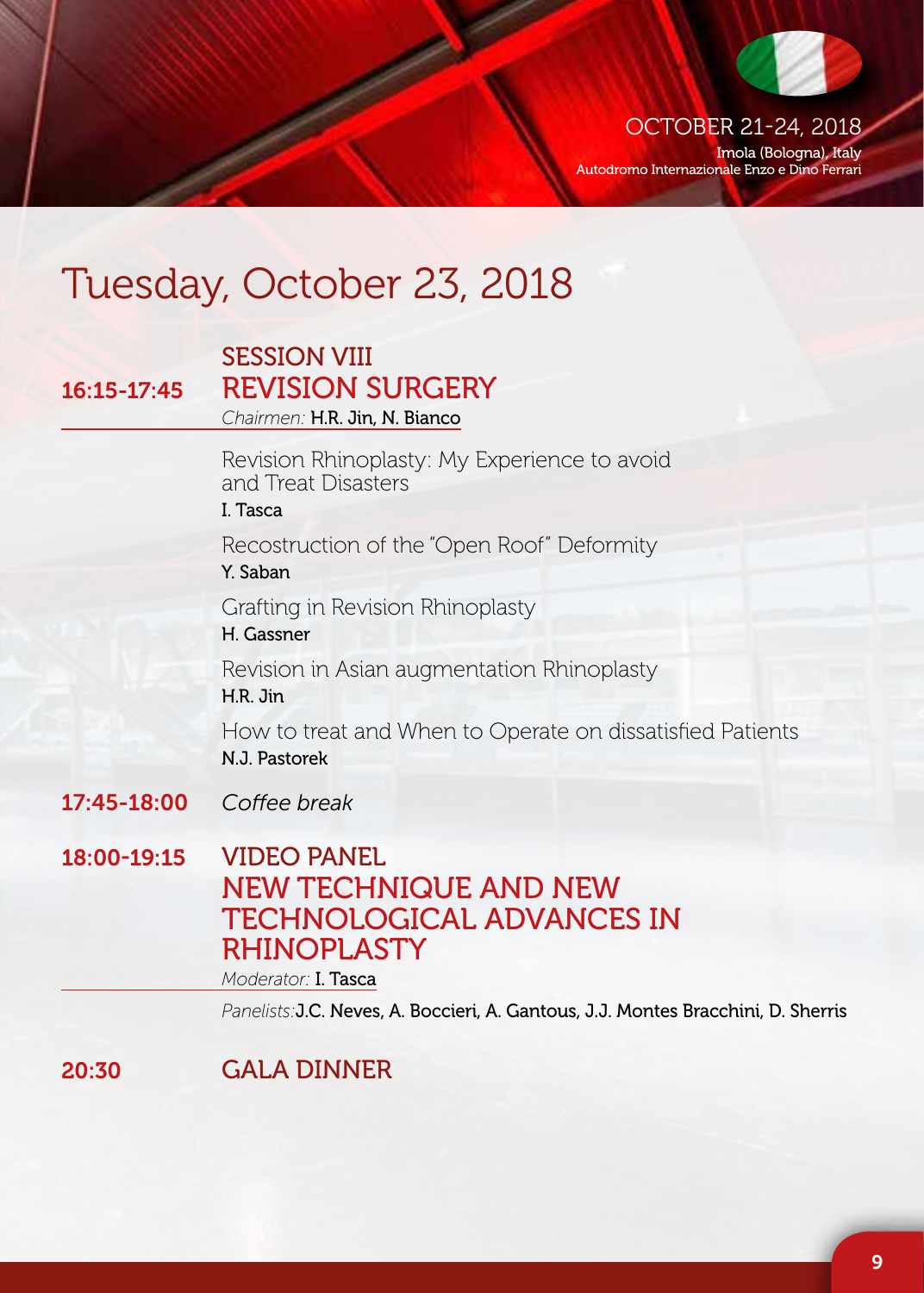### Wednesday, October 24, 2018

#### 08:30 LECTURE

MIDDLE EASTERN NOSES: WHAT I DO AND AVOID AFTER 20 YEARS OF RHINOPLASTY? D. Sherris

### SESSION IX 09:00-13:30 LIVE SURGERY

*Moderator in the auditorium:* H. Saleh

Open microphone for questions from the audience

**13.30** CMF Test and Final Remarks

THIS PROGRAMME COULD BE MODIFIED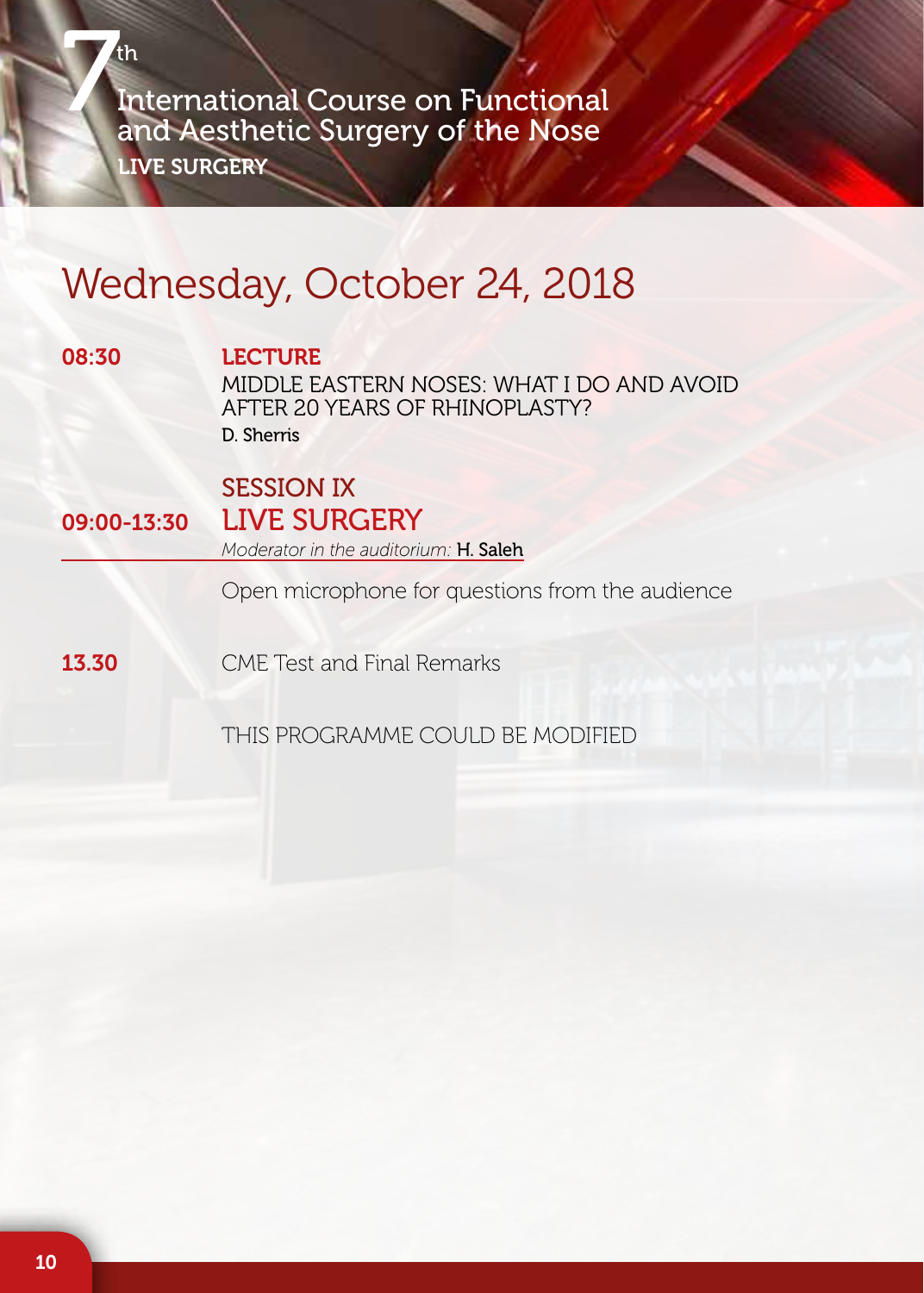

Imola (Bologna), Italy Autodromo Internazionale Enzo e Dino Ferrari

## General Information

#### COURSE VENUE

"Sala Polivalente" - Autodromo Internazionale Enzo e Dino Ferrari

Piazza Ayrton Senna da Silva, 1 - 40026 Imola, Bologna - Italy

#### OFFICIAL LANGUAGE

Official languages of the Course are Italian and English. Simultaneous translation will be provided.

### **COURSE HOURS**<br>Sunday, October 21

1:30 pm - 7:15 pm<br>8.30 am - 7:15 pm Monday, October 22 8.30 am - 7:15 pm Tuesday, October 23 8:30 am - 7:15 pm Wednesday, October 24

#### INDUSTRY EXHIBITION

The industry exhibition is open to pharmaceutical companies, manufacturers of medical and surgical equipment, software equipment and scientific publishers. The industry exhibition will be located at the first floor of "Sala Polivalente" of the Autodromo Internazionale Enzo e Dino Ferrari and will be open from Sunday, October 21 to Wednesday October 24, 2018 during the sessions time-table.

#### MONEY/CURRENCY/BANKS

The official currency in Italy is Euro ( $\in$ ). More information about the latest currency conversion on www.xe.com/ucc.

All major credit cards are accepted in hotels, restaurants and shops. Banks are usually open from Monday to Friday from 8:30 am to 1:30 pm and from 2:30 pm to 4:00 pm.

#### **WEATHER**

Weather in October in Imola is generally quite mild. Average temperatures range from 10° to 17° Celsius Degrees. Rain is possible. Waterproof clothes are recommended.

#### LOCAL TIME

From the end of March until the end of October, Italian time goes from GMT+1 to GMT+2 (GMT\_ Greenwich Mean Time).

#### ELECTRICITY

The electricity power supply in Italy has 230 Volts 50 Hz (European standard plug).

#### TIPPING

Service is usually included in the price in bars and restaurants. Tips are however welcomed.

#### NO SMOKING POLICY

Smoking is severely prohibited inside the whole course venue.

#### DISABLE FACILITIES

If you require disability-specific assistance, please indicate these needs during pre-registration.

#### TRAVEL INFORMATION

Imola can be easily reached by plane, train or car.

- By plane: "G. Marconi" Bologna airport is just 35 minutes drive away www.bologna-airport.it
- By train: trains from Bologna to Imola are available every hours www.trenitalia.com<br>• By Bus: 101 line connects Bologna to Imola available departure every hours www.tper.it
- 101 line connects Bologna to Imola available departure every hours www.tper.it
- By Car: 39 km from bologna through the A14 motorway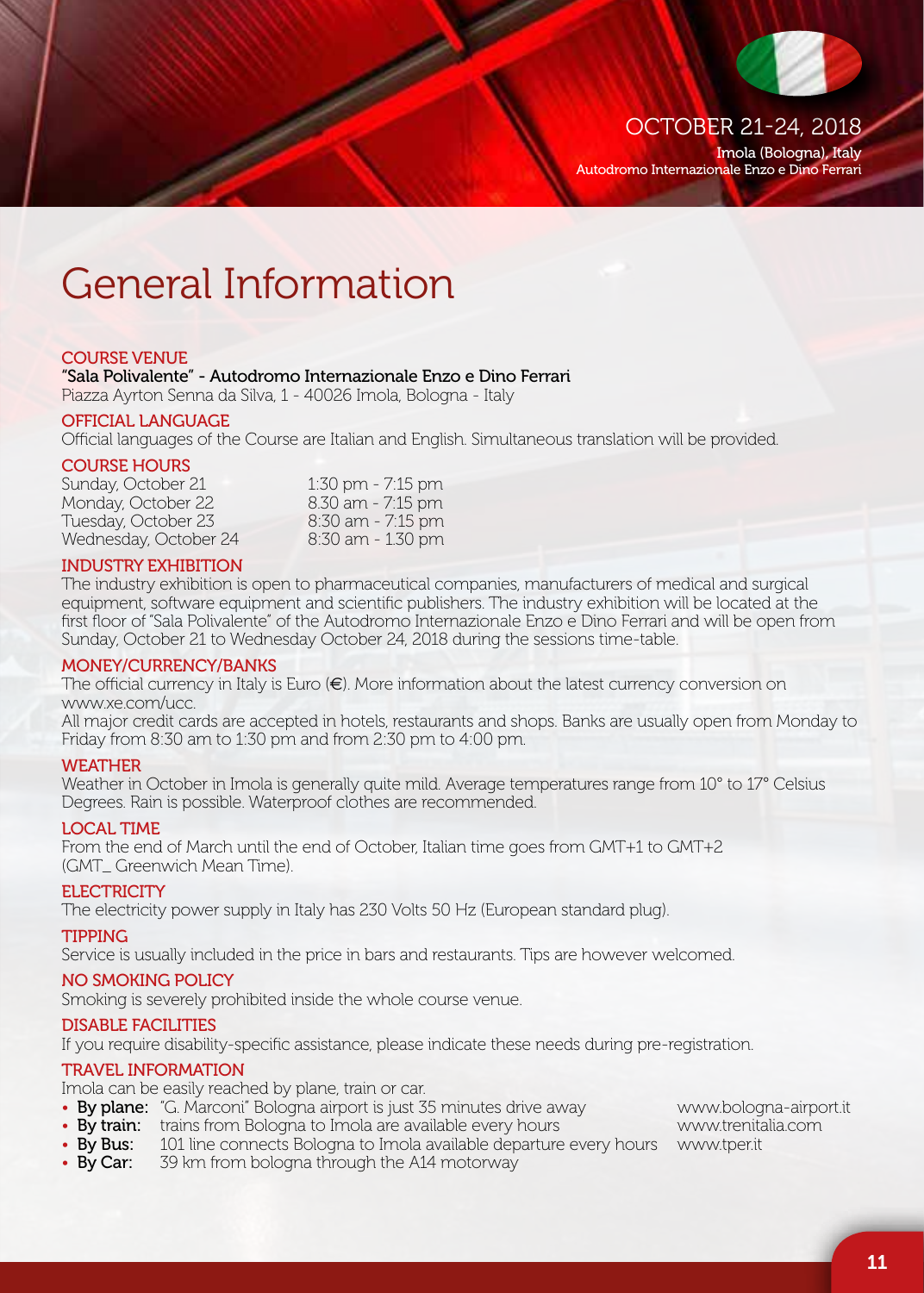LIVE SURGERY

### Course Information

#### **BADGES**

Participants will receive individual name badges when registering at the course. Badges should always be worn at all times throughout the course area and must be shown to organizing staff at the entrance.

#### COURSE KIT

Course kits can be taken from the secretariat desk located in the exhibit area.

#### CERTIFICATE OF ATTENDANCE

Certificate of attendance will be delivered to participants at the end of the course.

#### CME CREDITS

28 CME credits point for Italian attendees. Event no. 490-235778 ed. 1

#### COFFEE BREAKS & LUNCHES

Coffee breaks and lunches are included in registration fees and will be served in several points within the course exhibit area.

#### GALA DINNER

#### Tuesday, October 23, 2018 8:30 pm

The Gala Dinner will be included in the registration fee. The fee for the accompanying person is 75 Euros. Transfer service from/to Hotel Donatello to the Gala Dinner venue will be provided.

#### DRESS CODE

Course Sessions: Business casual Gala Dinner: Elegant casual

#### TRANSFER SERVICE FOR DELEGATES

A transfer service will be provided from the Hotel Donatello to the conference venue and back.

#### OFFICIAL LETTER OF INVITATION

Official invitation letter can be required and issued by the Organizing Secretariat, upon request, without implying any obligation or financial engagement from course organizers.

#### VISA

Participants of the Countries requiring Visa should obtain documentation from the Italian Embassy or Consulate in their own Country. A valid passport is required.

#### DISCLOSURE POLICY

A&R Eventi requires all instructors and other individuals in a position to control or influence the content of an activity to disclose all relevant financial relationships or affiliations. All identified conflicts of interest must be resolved and the educational content thoroughly vetted by A&R Eventi for fair balance, scientific objectivity, and appropriateness of patients care recommendations. A&R Eventi also requires faculty/authors to disclose when off-label/unapproved uses of a product are discussed in a CME activity or included in related materials. Attendees providing comments or asking questions during presentations are also required to disclose all related commercial interests.

#### RULES OF PHOTOGRAPHY & VIDEOTAPING

No cameras or other recording devices are permitted within the symposium rooms. Please Help Us Respect and Preserve Patient Privacy and Intellectual Scientific Property Rights.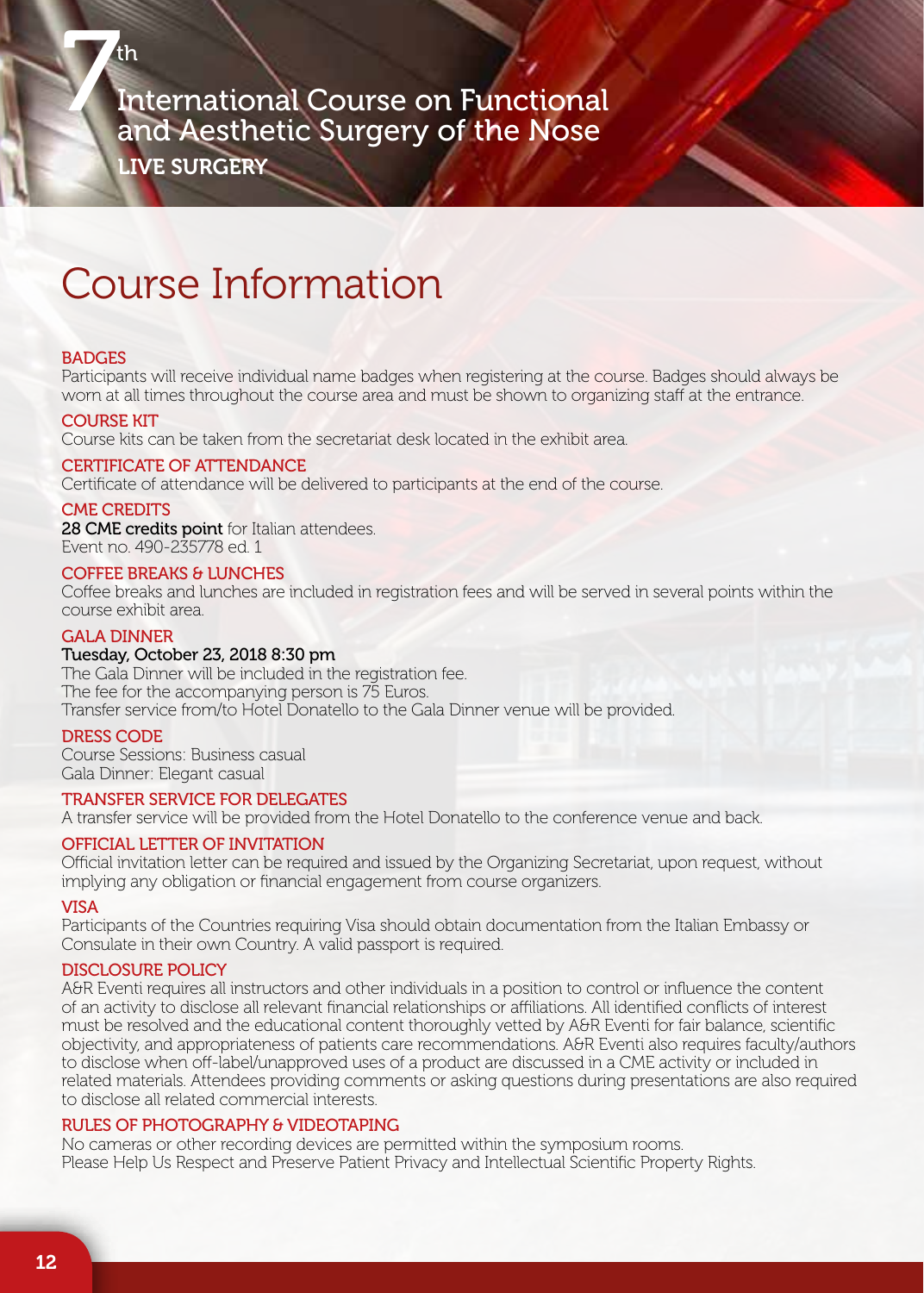

OCTOBER 21-24, 2018

Imola (Bologna), Italy Autodromo Internazionale Enzo e Dino Ferrari

### Course Information

#### **INSURANCE**

It is strongly recommended that participants take out insurance to cover loss incurred in case of cancellation, medical expenses and damage to or loss of personal effects. The symposium organizers will not be responsible for any medical costs incurred by participants.

The organizers will not accept liability for personal injuries or for loss or damage to property belonging to symposium participants, either during or as a result of the symposium or during any tours.

Registration fees do not include insurance of participants against cancellation, accidents, theft or property loss.

#### CHANGES/QUESTIONS

Changes to registration will not be accepted over the telephone. Alterations must be notified in writing at: clara@areventi.com before August 31, 2018.

## REGISTRATION FEES & HOTEL ACCOMMODATION

#### REGISTRATION FEES

| <b>EARLY REGISTRATIONS</b> |
|----------------------------|
|----------------------------|

LATE & ONSITE REGISTRATIONS (from September 16, 2018)

(until September 15, 2018)

|                                                                    | <b>EARLY</b> | LATE & ONSITE |
|--------------------------------------------------------------------|--------------|---------------|
| $\Box$ Regular                                                     | € 800.00     | € 900.00      |
| □ ERS/EAFPS/IAF/PAAFPRS/AICEF Members                              | € 720.00     | € 820,00      |
| $\Box$ Attendees from Asia/Latin America/Eastern Europe            | € 500,00     | € 550,00      |
| $\Box$ Residents<br>Student Status required at: clara@areventi.com | € 400.00     | € 500,00      |
| $\Box$ Accompanying persons (per person)                           | € 200.00     | € 300.00      |

Registration are limited to 140 participants selected on a "first come - first served" basis.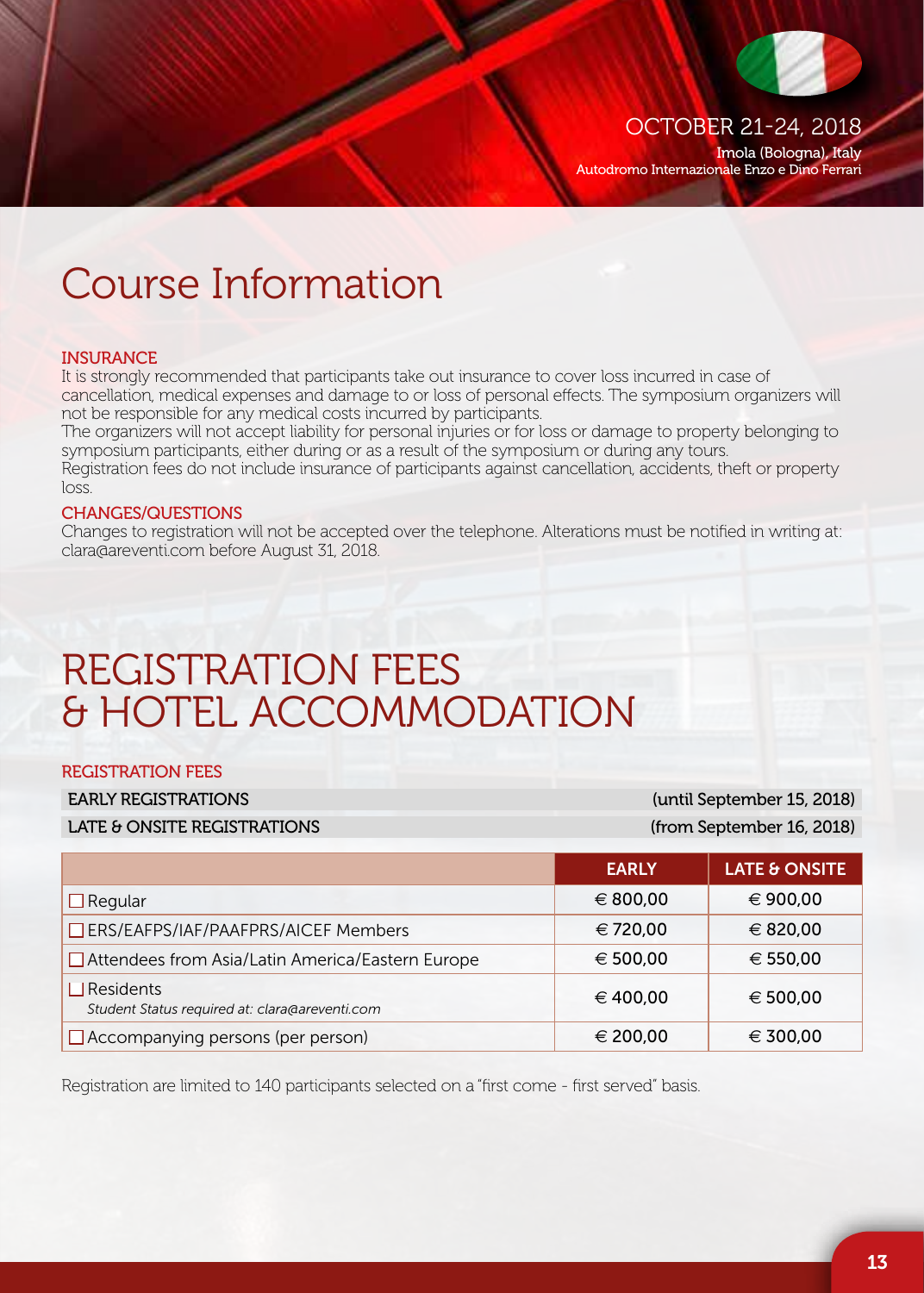### REGISTRATION FEES & HOTEL ACCOMMODATION

#### REGISTRATION FEES FOR ATTENDEES INCLUDE:

- Access to all scientific sessions and exhibit hall
- Coffee Breaks
- Course Bag
- Lunches
- Certificate of Attendance

#### REGISTRATION FEES FOR ACCOMPANYING PERSONS INCLUDE:

- Access to exhibit hall
- Coffee Breaks
- Lunches

### HOTEL RESERVATION

A wide number of hotel rooms, at special rates for symposium delegates, have been reserved by the Organizing Secretariat. Early booking is highly recommended.

#### DEADLINE FOR GUARANTEED ACCOMMODATION

Accommodation cannot be guaranteed for requests received after August 31, 2018. We will operate on a "first come - first served" basis with incoming requests. Reservations will only be processed if payment and handling fee are received.

#### CANCELLATIONS AND REFUNDS

Cancellations of registrations and/or hotel reservations must be made in writing to the Organizing Secretariat A&R Eventi. For cancellations received on or before August 31, 2018 total refund minus 50% of administrative charges will be provided.

Cancellations after this date will not be refunded for any reasons.

Refunds will be processed after the course.

#### PAYMENT DETAILS

All payments must be made in Euros to the Organizing Secretariat A&R Eventi, clearly stating the participant's name and address. Payment can be effected by Bank Transfer.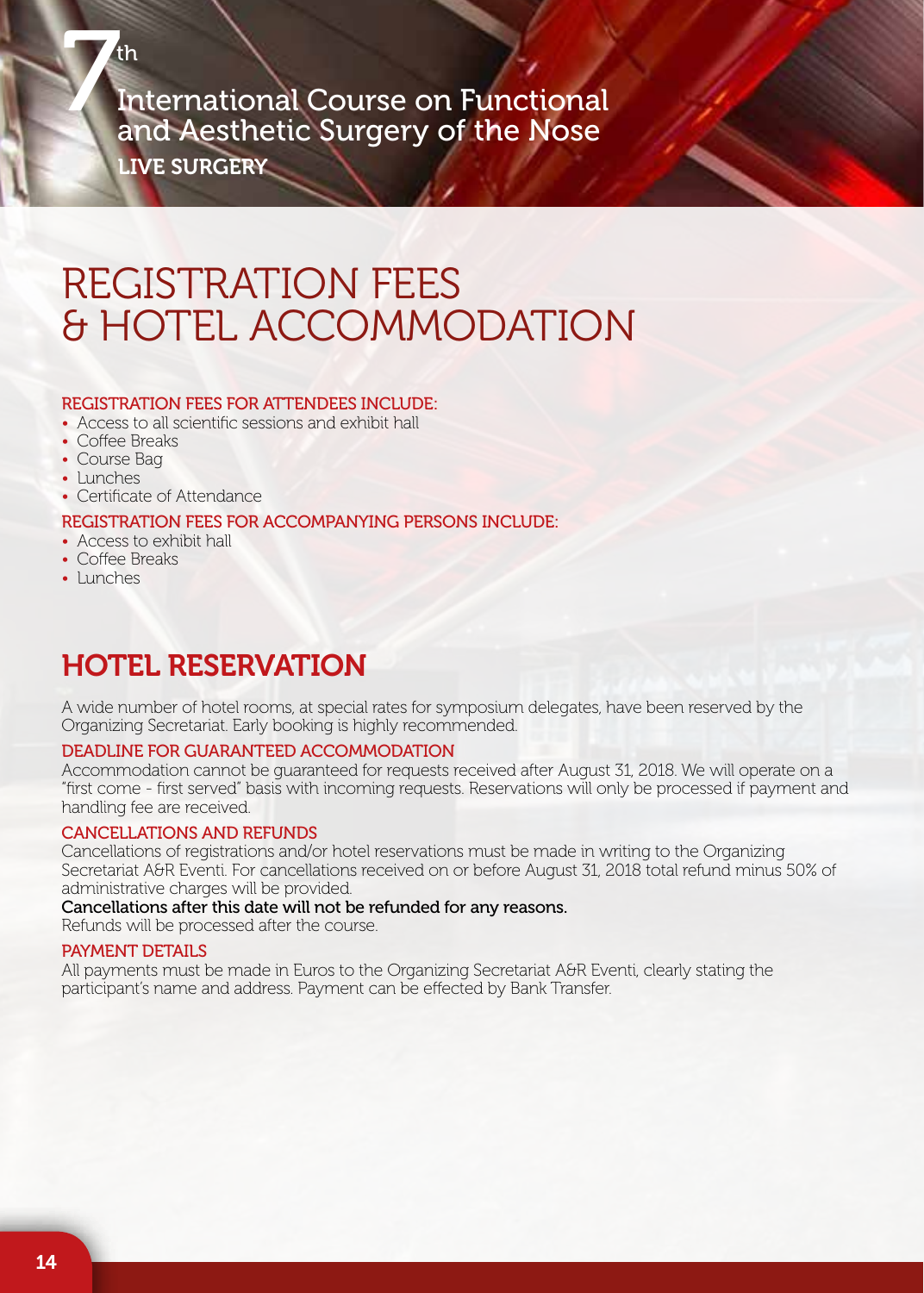

OCTOBER 21-24, 2018 Imola (Bologna), Italy Autodromo Internazionale Enzo e Dino Ferrari

*Thanks to*

#### **MAIN SPONSOR**

# **HEuroclinic**